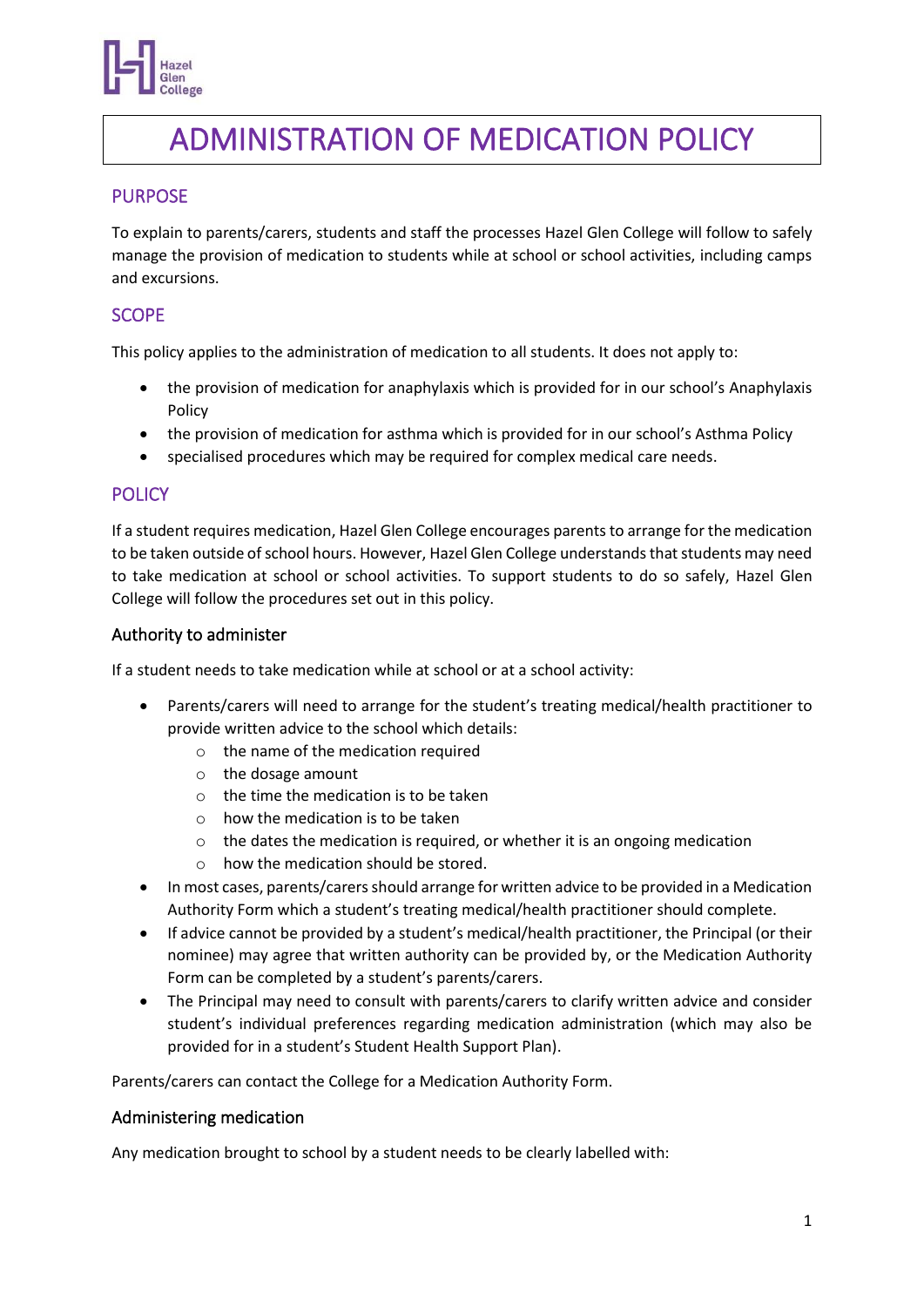- the student's name
- the dosage required
- the time the medication needs to be administered.

Parents/carers need to ensure that the medication a student has at school is within its expiry date. If school staff become aware that the medication a student has at school has expired, they will promptly contact the student's parents/carers who will need to arrange for medication within the expiry date to be provided.

If a student needs to take medication at school or a school activity, the Principal (or their nominee) will ensure that:

- 1. Medication is administered to the student in accordance with the Medication Authority Form so that:
	- the student receives their correct medication
	- in the proper dose
	- via the correct method (for example, inhaled or orally)
	- at the correct time of day.
- 2. A log is kept of medicine administered to a student.
- 3. Where possible, two staff members will supervise the administration of medication.
- 4. The teacher in charge of a student at the time their medication is required:
	- is informed that the student needs to receive their medication
	- if necessary, release the student from class to obtain their medication.

### *Self-administration*

In some cases it may be appropriate for students to self-administer their medication. The Principal may consult with parents/carers and consider advice from the student's medical/health practitioner to determine whether to allow a student to self-administer their medication.

If the Principal decides to allow a student to self-administer their medication, the Principal may require written acknowledgement from the student's medical/health practitioner, or the student's parents/carers that the student will self-administer their medication.

## Storing medication

The Principal (or their nominee) will put in place arrangements so that medication is stored:

- securely to minimise risk to others
- in a place only accessible by staff who are responsible for administering the medication
- away from a classroom (unless quick access is required)
- away from first aid kits
- according to packet instructions, particularly in relation to temperature.

For most students, Hazel Glen College will store student medication at the sick bays.

The Principal may decide, in consultation with parents/carers and/or on the advice of a student's treating medical/health practitioner:

• that the student's medication should be stored securely in the student's classroom if quick access might be required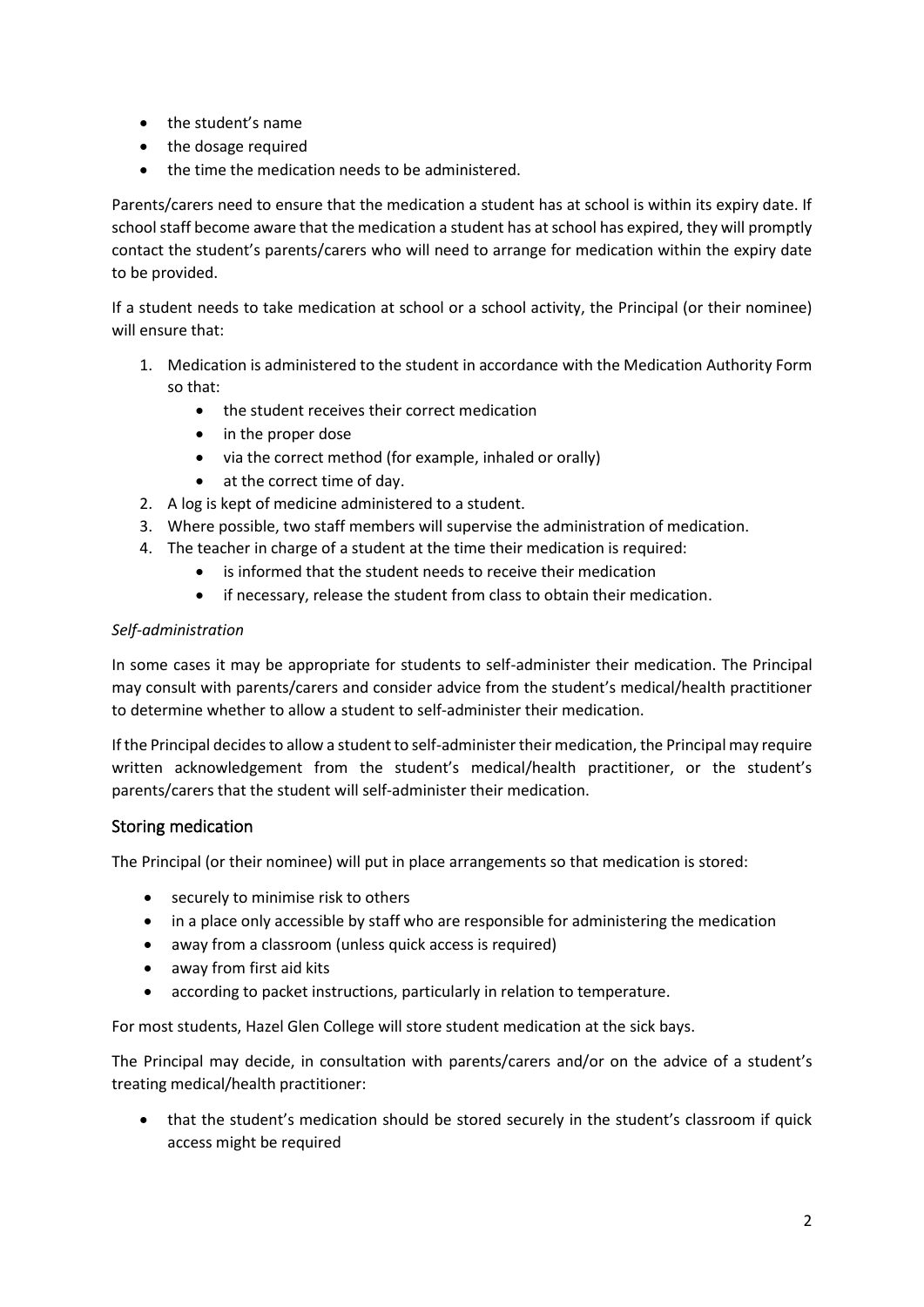- to allow the student to carry their own medication with them, preferably in the original packaging if:
	- $\circ$  the medication does not have special storage requirements, such as refrigeration
	- o doing so does not create potentially unsafe access to the medication by other students.

### Warning

Hazel Glen College will not:

- in accordance with Department of Education and Training policy, store or administer analgesics such as aspirin and paracetamol as a standard first aid strategy as they can mask signs and symptoms of serious illness or injury
- allow a student to take their first dose of a new medication at school in case of an allergic reaction. This should be done under the supervision of the student's parents, carers or health practitioner
- allow use of medication by anyone other than the prescribed student except in a life threatening emergency, for example if a student is having an asthma attack and their own puffer is not readily available.

#### Medication error

If a student takes medication incorrectly, staff will endeavour to:

| <b>Step</b> | <b>Action</b>                                                                                                                |
|-------------|------------------------------------------------------------------------------------------------------------------------------|
| 1.          | If required, follow first aid procedures outlined in the student's Health Support Plan or<br>other medical management plan.  |
| 2.          | Ring the Poisons Information Line, 13 11 26 and give details of the incident and the<br>student.                             |
| 3.          | Act immediately upon their advice, such as calling Triple Zero "000" if advised to do so.                                    |
| 4.          | Contact the student's parents/carers or emergency contact person to notify them of the<br>medication error and action taken. |
| 5.          | Review medication management procedures at the school in light of the incident.                                              |

In the case of an emergency, school staff may call Triple Zero "000" for an ambulance at any time.

## **COMMUNICATION**

This policy will be communicated to our school community in the following ways Included in staff induction processes

- Available publicly on our school's website
- Discussed at staff briefings/meetings as required
- Discussed at parent information nights/sessions
- Discussed at student forums/through communication tools
- Made available in hard copy from school administration upon request

## FURTHER INFORMATION AND RESOURCES

The Department's Policy and Advisory Library (PAL):